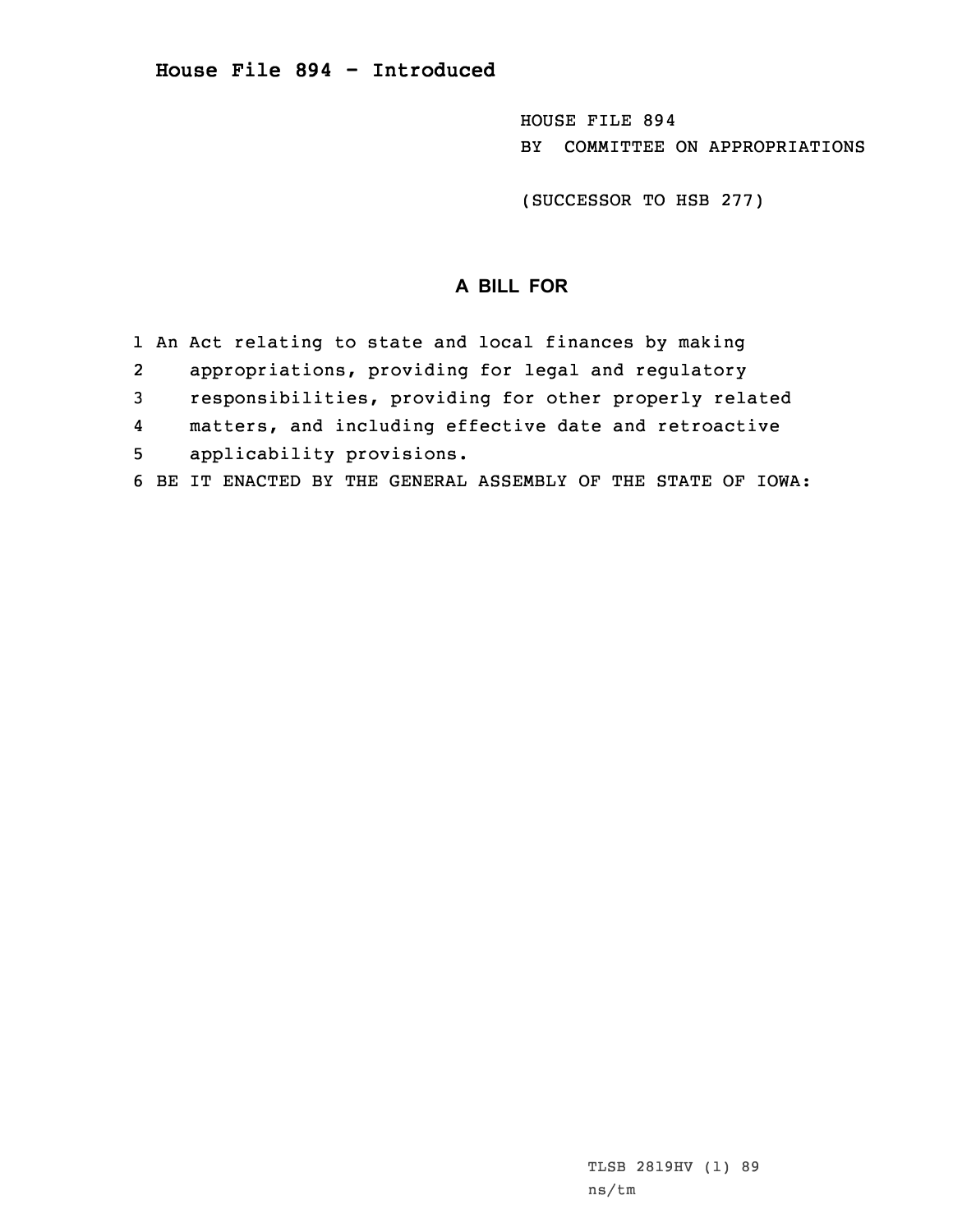1 DIVISION I 2 STANDING APPROPRIATIONS AND RELATED MATTERS Section 1. INSTRUCTIONAL SUPPORT STATE AID —— FY 2021-2022. In lieu of the appropriation provided in section 257.20, subsection 2, the appropriation for the fiscal year beginning July 1, 2021, and ending June 30, 2022, for paying instructional support state aid under section 257.20 for the fiscal year is zero. Sec. 2. Section 257.35, Code 2021, is amended by adding the following new subsection: 11 NEW SUBSECTION. 15A. Notwithstanding subsection 1, and in addition to the reduction applicable pursuant to subsection 2, the state aid for area education agencies and the portion of the combined district cost calculated for these agencies for the fiscal year beginning July 1, 2021, and ending June 30, 2022, shall be reduced by the department of management by twelve million five hundred thousand dollars. The reduction for each area education agency shall be prorated based on the reduction that the agency received in the fiscal year beginning July 1, 2003. 21 DIVISION II 22 CORRECTIVE PROVISIONS Sec. 3. Section 49.73, subsection 2, paragraph b, as enacted by 2021 Iowa Acts, chapter 12, section 36, is amended to read as follows: *b.* The legislative services agency shall place on the 27 internet site of the agency general assembly information regarding the opening and closing times of polling places until and including November 7, 2024. This paragraph is repealed effective July 1, 2025. Sec. 4. Section 232D.503, subsection 6, unnumbered paragraph 1, as enacted by 2021 Iowa Acts, chapter 8, section 22, is amended to read as follows: If the court orders termination of <sup>a</sup> guardianship 35 established under this [chapter](https://www.legis.iowa.gov/docs/code/2021/232D.pdf) and the guardian has custody LSB 2819HV (1) 89

-1-

 $ns/tm$   $1/11$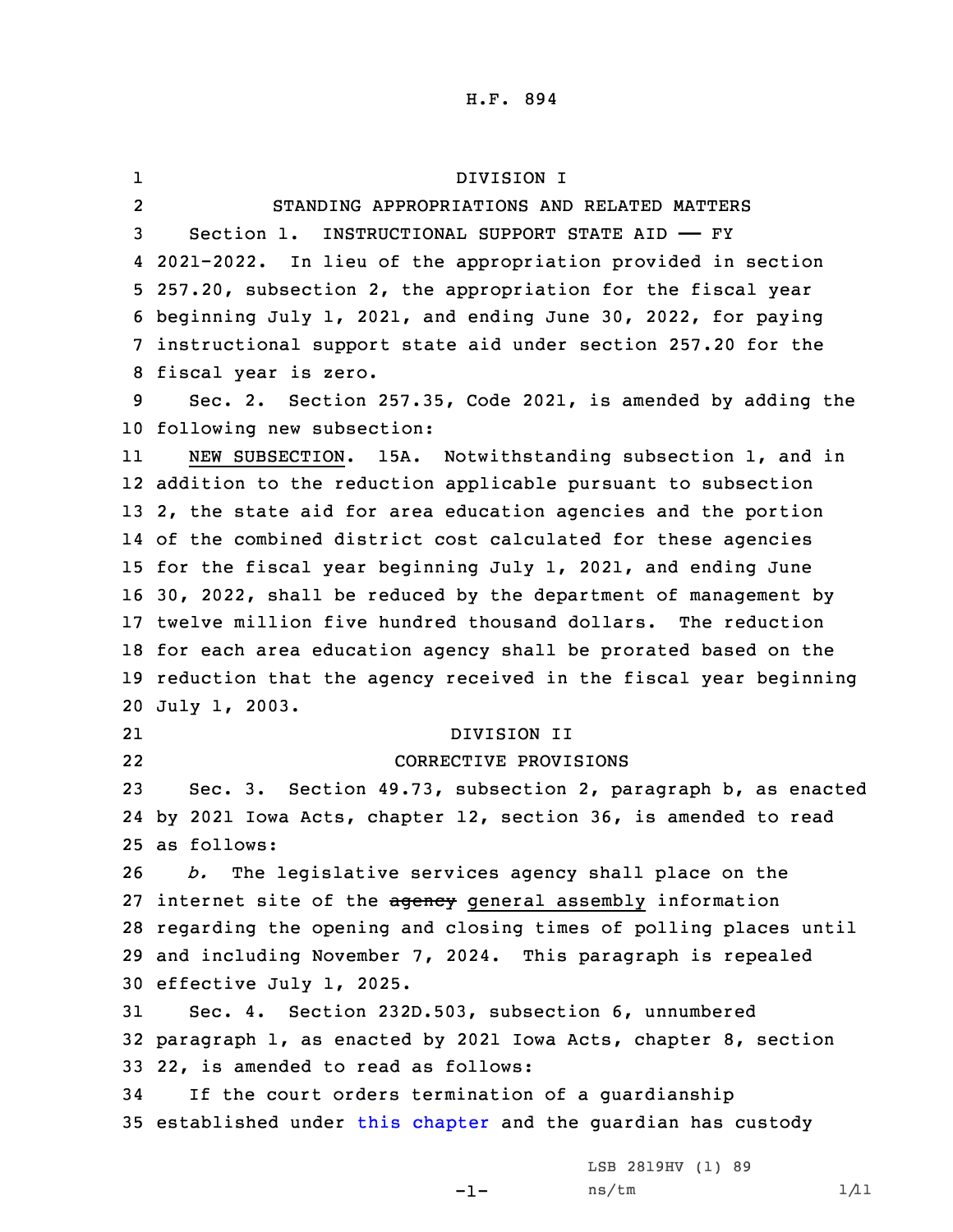of any assets of <sup>a</sup> protected person who is <sup>a</sup> minor or was <sup>a</sup> minor at the time of the minor's death, the court shall order 3 delivery of the minors minor's assets to the minor or to a fiduciary acting under one or more of the following: Sec. 5. Section 257.16C, subsection 3, paragraph d, subparagraph (4), subparagraph division (a), as enacted by 2021 Iowa Acts, chapter 2, section 5, is amended to read as follows: (a) The amount appropriated to the transportation equity 9 fund under this paragraph subparagraph for the immediately preceding fiscal year. 11 Sec. 6. Section 321.89, subsection 3A, as enacted by 2021 Iowa Acts, chapter 22, section 2, is amended to read as 13 follows:

14 3A. *Reclamation of abandoned vehicles.* Prior to driving an abandoned vehicle away from the premises, <sup>a</sup> person who received 16 or who is reclaiming the vehicle  $\Theta$  f on behalf of a person who received notice under [subsection](https://www.legis.iowa.gov/docs/code/2021/321.89.pdf) 3 shall present to the police authority or private entity, as applicable, the person's valid driver's license and proof of financial liability coverage as provided in section [321.20B](https://www.legis.iowa.gov/docs/code/2021/321.20B.pdf).

21 Sec. 7. Section 422.11T, if enacted by 2021 Iowa Acts, House 22 File 588, section 2, is amended to read as follows:

23 **422.11T Hoover presidential library tax credit.**

24The tax imposed under this subchapter, less the credits 25 allowed under section 422.12, shall be reduced by <sup>a</sup> Hoover 26 presidential library tax credit authorized pursuant to section 27 15E.364.

28 Sec. 8. Section 425.16, subsection 1, Code 2021, as amended 29 by 2021 Iowa Acts, chapter 41, section 15, is amended to read 30 as follows:

 1. In addition to the homestead tax credit allowed under section 425.1, subsections 1 through 4, persons who own or rent their homesteads and who meet the qualifications provided 34 in this [subchapter](https://www.legis.iowa.gov/docs/code/2021/425.pdf) are eligible for a property tax credit or for property taxes due or reimbursement of rent constituting

 $-2-$ 

LSB 2819HV (1) 89  $ns/tm$  2/11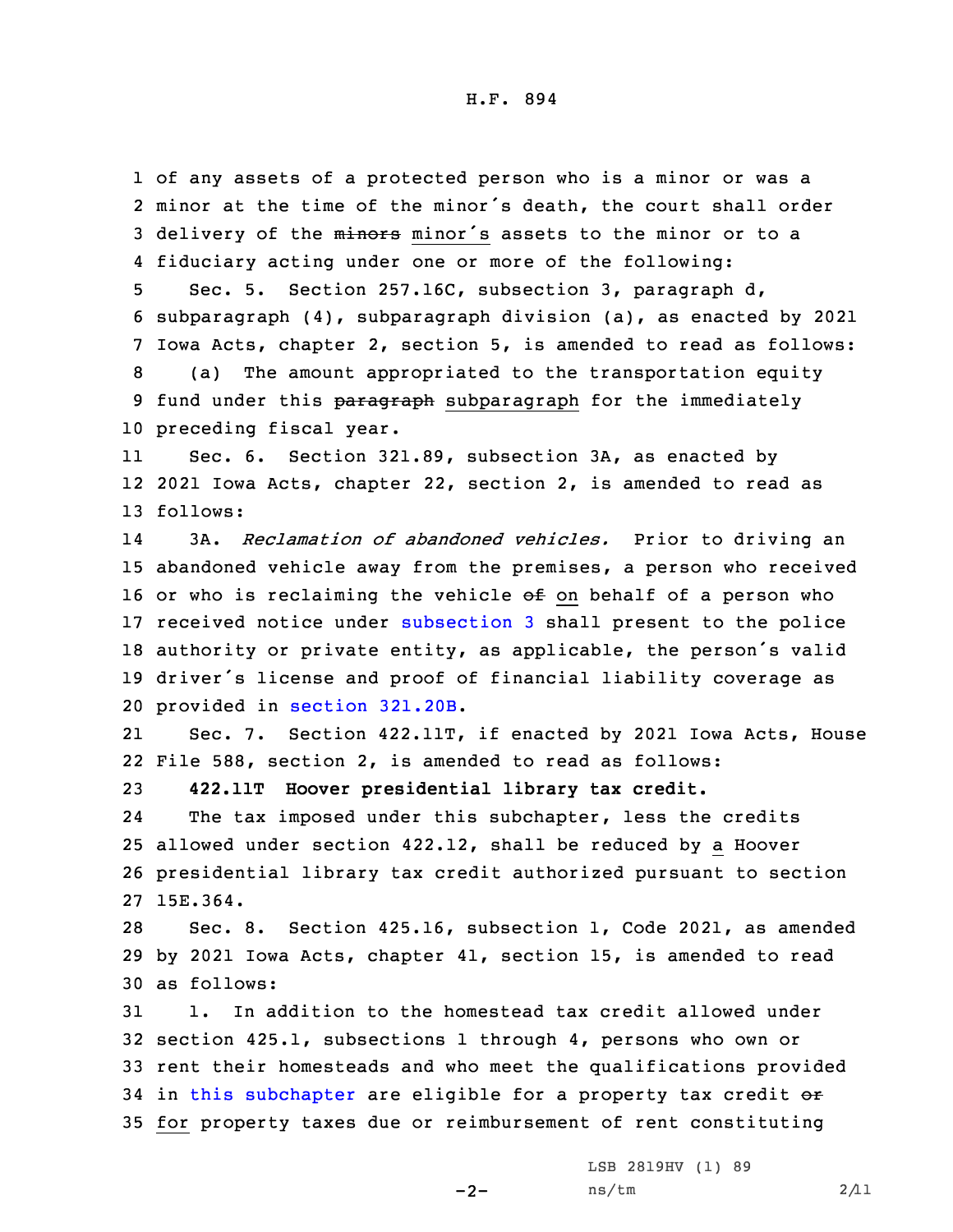1 property taxes paid.

2 Sec. 9. Section 425.18, Code 2021, as amended by 2021 Iowa 3 Acts, chapter 41, section 17, is amended to read as follows: 4**425.18 Right to file <sup>a</sup> claim.**

 The right to file <sup>a</sup> claim for reimbursement or credit under this [subchapter](https://www.legis.iowa.gov/docs/code/2021/425.pdf) may be exercised by the claimant or on behalf of <sup>a</sup> claimant by the claimant's legal guardian, spouse, or attorney, or by the executor or administrator of the claimant's estate. If <sup>a</sup> claimant dies after having filed <sup>a</sup> claim for reimbursement for rent constituting property taxes paid, the amount of the reimbursement may be paid to another 12 member of the household as determined by the department of  $\Theta$ f human services. If the claimant was the only member of the household, the reimbursement may be paid to the claimant's executor or administrator, but if neither is appointed and qualified within one year from the date of the filing of 17 the claim, the reimbursement shall escheat to the state. If <sup>a</sup> claimant dies after having filed <sup>a</sup> claim for credit for property taxes due, the amount of credit shall be paid as if the claimant had not died.

21 Sec. 10. Section 425.40, subsection 1, Code 2021, as amended 22 by 2021 Iowa Acts, chapter 41, section 34, is amended to read 23 as follows:

24 1. A low-income tax credit and reimbursement fund is created. Within the low-income tax credit and reimbursement fund, <sup>a</sup> rent reimbursement account is created under the control of the department of human services and <sup>a</sup> tax credit account is created under the control of the department of revenue. Amounts appropriated to the fund shall first be credited to the rent reimbursement account.

 Sec. 11. Section 455B.175, subsection 1, unnumbered paragraph 1, Code 2021, as amended by 2021 Iowa Acts, House File 699, section 91, is amended to read as follows: If there is substantial evidence that any person has violated or is violating any provision of, or any rule or

-3-

LSB 2819HV (1) 89  $ns/tm$   $3/11$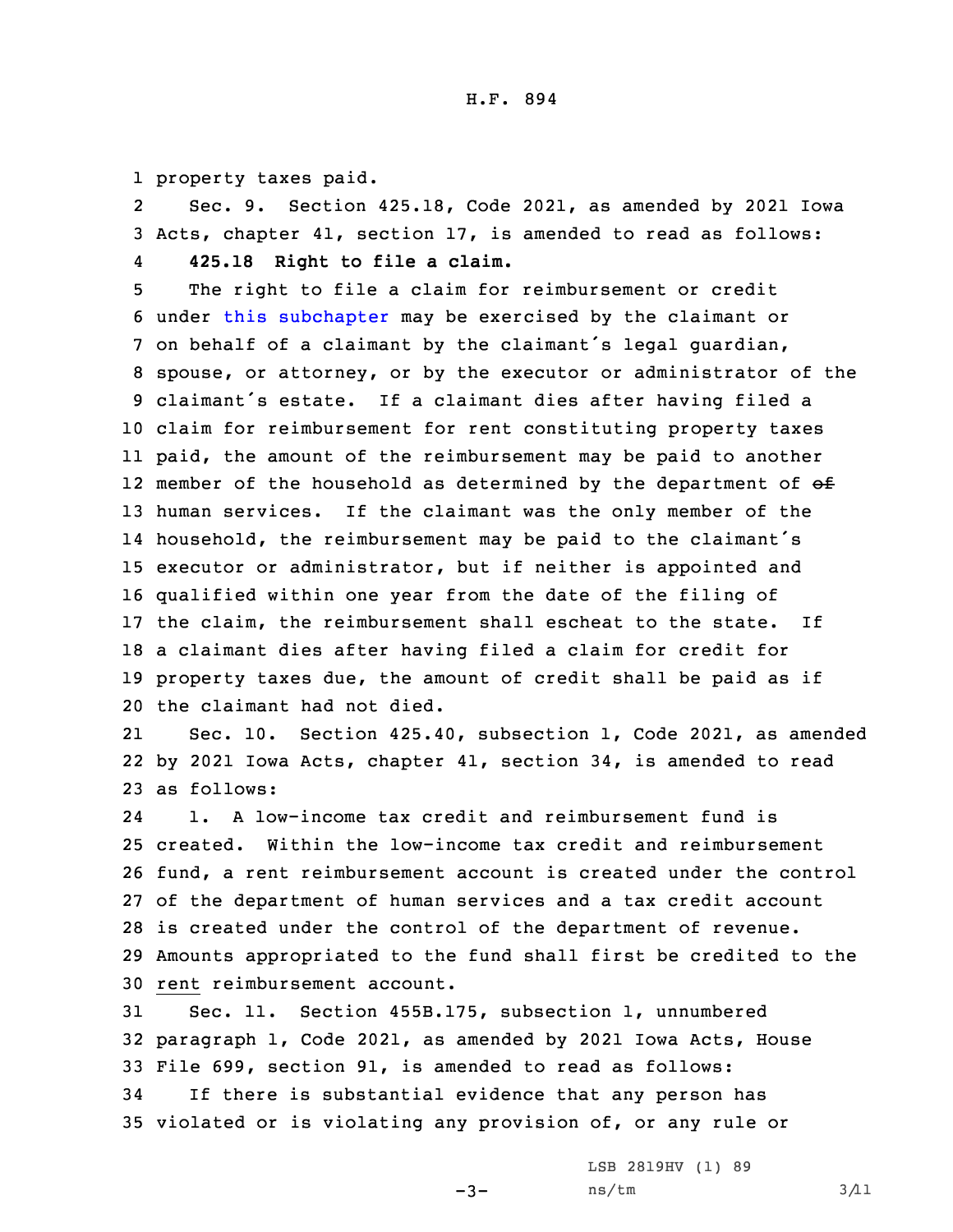1 standard established or permit issued pursuant to, this part 2 1 of subsection [subchapter](https://www.legis.iowa.gov/docs/code/2021/459.pdf) III, chapter 459, subchapter III, 3 chapter 459A, or [chapter](https://www.legis.iowa.gov/docs/code/2021/459B.pdf) 459B, then one of the following may 4 apply:

5 Sec. 12. Section 455B.307, subsections 1 and 3, Code 2021, 6 as amended by 2021 Iowa Acts, House File 699, section 101, are 7 amended to read as follows:

 1. <sup>A</sup> private agency or public agency shall not dump or deposit or permit the dumping or depositing of any solid waste at any place other than <sup>a</sup> sanitary disposal project approved by the director unless the agency has been granted <sup>a</sup> permit by the department which allows the dumping or depositing of solid waste on land owned or leased by the agency. The department shall adopt rules regarding the permitting of this activity which shall provide that the public interest is best served, but which may be based upon criteria less stringent than those regulating <sup>a</sup> public sanitary disposal project provided that the rules adopted meet the groundwater protection goal specified in [section](https://www.legis.iowa.gov/docs/code/2021/455E.4.pdf) 455E.4. The comprehensive plans for these facilities may be varied in consideration of the types of sanitary disposal practices, hydrologic and geologic conditions, construction and operations characteristics, and volumes and types of waste handled at the disposal site. The director may issue temporary permits for dumping or disposal of solid waste at disposal sites for which an application for <sup>a</sup> permit to operate <sup>a</sup> sanitary disposal project has been made and which have not met all of the requirements of this 28 part 1 of this [subchapter](https://www.legis.iowa.gov/docs/code/2021/455B.pdf) IV and the rules adopted by the commission if <sup>a</sup> compliance schedule has been submitted by the applicant specifying how and when the applicant will meet the requirements for an operational sanitary disposal project and the director determines the public interest will be best served by granting such temporary permit.

34 3. Any person who violates any provision of this part 1 35 of this [subchapter](https://www.legis.iowa.gov/docs/code/2021/455B.pdf) IV or any rule or any order adopted or the

 $-4-$ 

LSB 2819HV (1) 89  $ns/tm$  4/11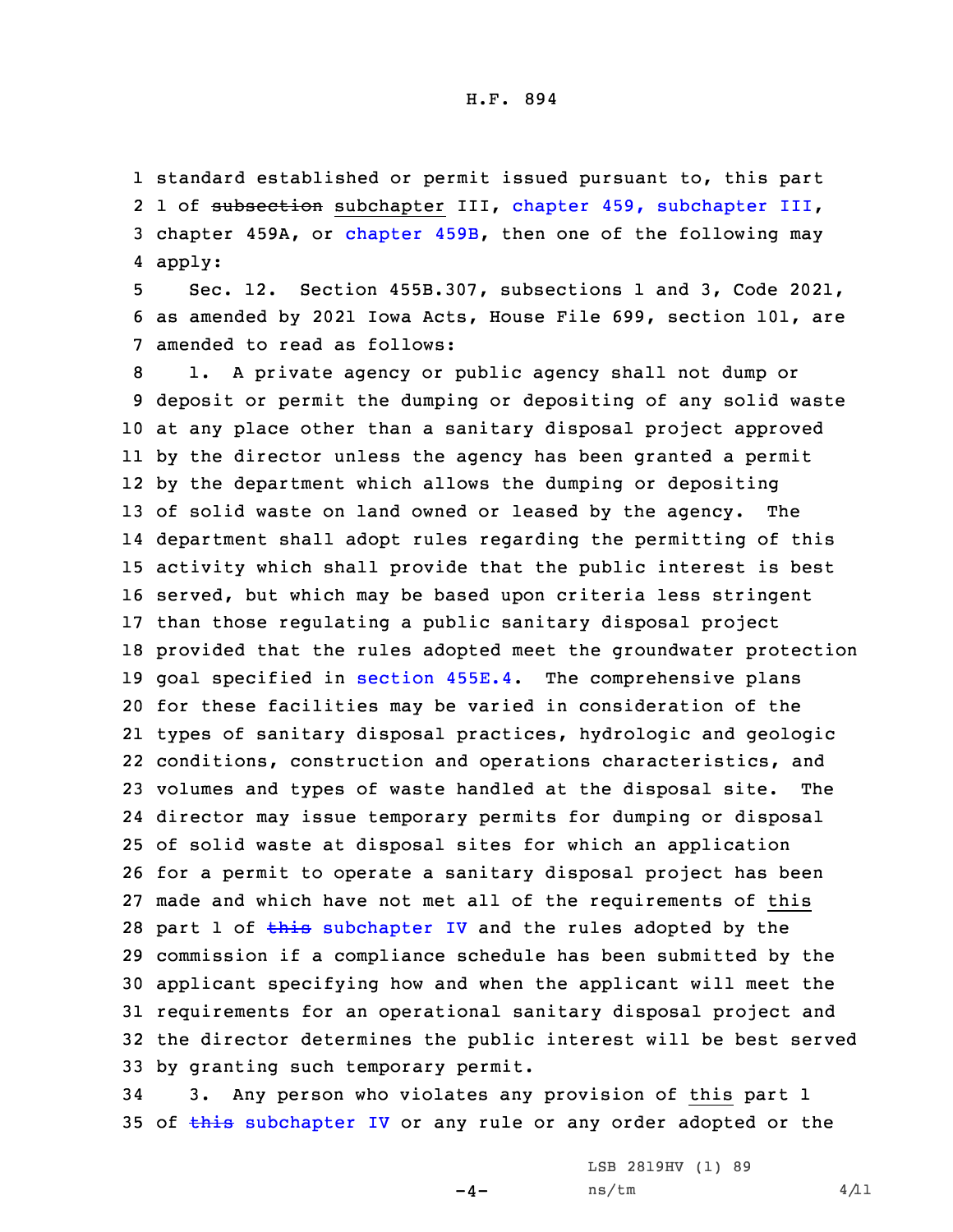conditions of any permit or order issued pursuant to this part 2 1 of this [subchapter](https://www.legis.iowa.gov/docs/code/2021/455B.pdf) IV shall be subject to a civil penalty, not to exceed five thousand dollars for each day of such violation.

5 Sec. 13. Section 455B.307A, subsection 4, Code 2021, as 6 amended by 2021 Iowa Acts, House File 699, section 102, is 7 amended to read as follows:

8 4. This [section](https://www.legis.iowa.gov/docs/code/2021/455B.307A.pdf) shall not apply to the discarding of litter 9 regulated under part 3 of this subchapter IV<sub>7</sub> part 3, and local 10 littering ordinances.

11 Sec. 14. Section 455B.396, subsection 1, Code 2021, as 12 amended by 2021 Iowa Acts, House File 699, section 103, is 13 amended to read as follows:

14 1. Liability to the state under this part 4 or part 5 of this subchapter IV is <sup>a</sup> debt to the state. Liability to <sup>a</sup> 16 political subdivision under this part 4 of  $\frac{1}{2}$  [subchapter](https://www.legis.iowa.gov/docs/code/2021/455B.pdf) IV is <sup>a</sup> debt to the political subdivision. The debt, together with interest on the debt at the maximum lawful rate of interest permitted pursuant to section 535.2, [subsection](https://www.legis.iowa.gov/docs/code/2021/535.2.pdf) 3, paragraph *"a"*, from the date costs and expenses are incurred by the state or <sup>a</sup> political subdivision is <sup>a</sup> lien on real property, except single and multifamily residential property, on which the department incurs costs and expenses creating <sup>a</sup> liability and owned by the persons liable under this part 4 or part 5. To perfect the lien, <sup>a</sup> statement of claim describing the property subject to the lien must be filed within one hundred twenty days after the incurrence of costs and expenses by the state or <sup>a</sup> political subdivision. The statement shall be filed with, accepted by, and recorded by the county recorder in the county in which the property subject to the lien is located. The statement of claim may be amended to include subsequent liabilities. To be effective, the statement of claim shall be amended and filed within one hundred twenty days after the occurrence of the event resulting in the amendment. Sec. 15. Section 484B.10, subsection 1, paragraph b, as

 $-5-$ 

LSB 2819HV (1) 89  $ns/tm$  5/11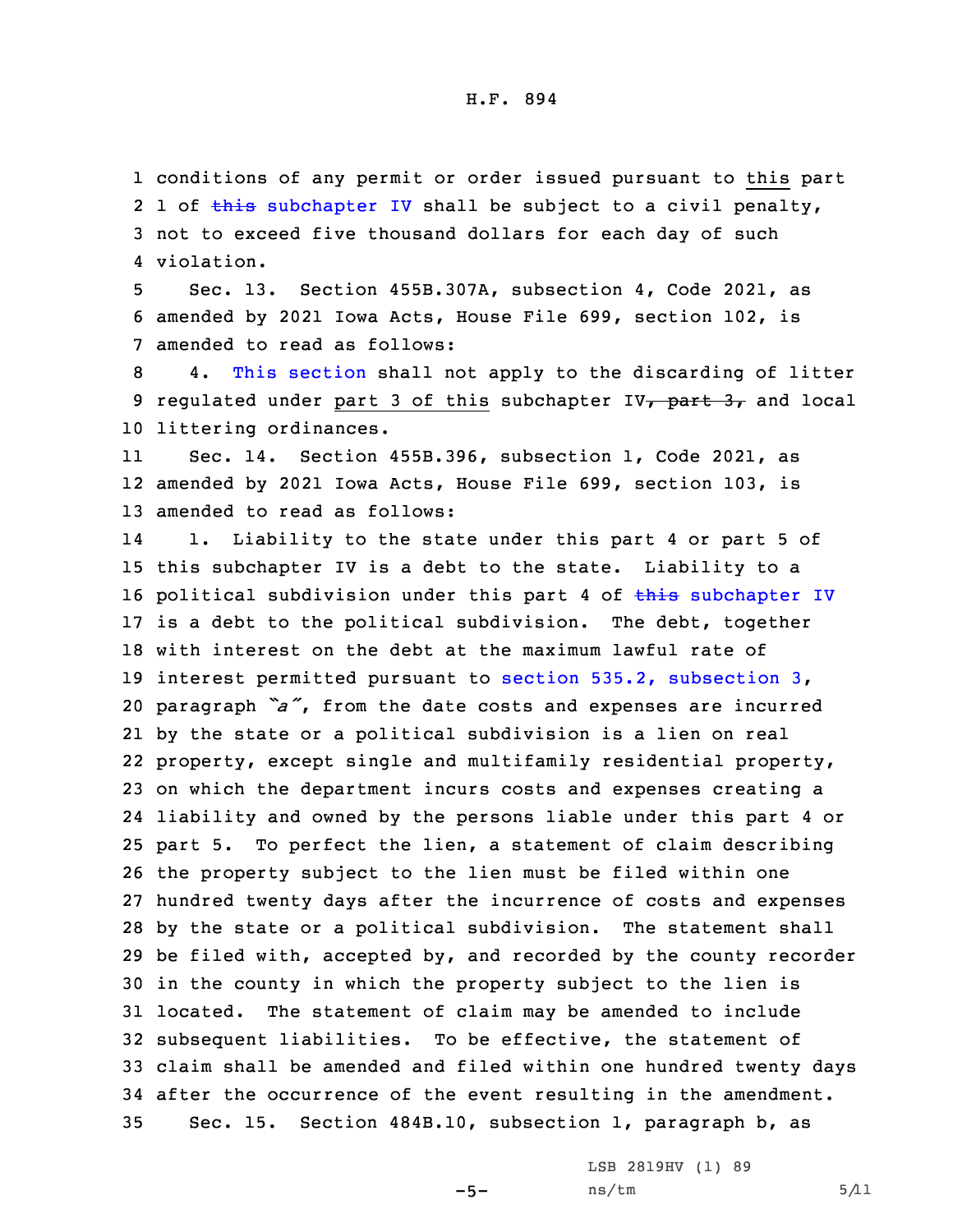1 enacted by 2021 Iowa Acts, House File 747, section 2, is 2 amended to read as follows:

 *b.* <sup>A</sup> game bird hunting preserve operator may apply for <sup>a</sup> variance to extend the season date beyond March 31 for that preserve if the monthly precipitation is above average for the county in which the preserve is located for at least two months out of the months of January, February, and March of 8 that season. The state climatologist established appointed pursuant to section 159.5 shall provide official national weather service and community collaborative rain, hail and snow network data to the department to determine whether <sup>a</sup> variance to the established season shall be granted. The department shall not grant <sup>a</sup> variance to <sup>a</sup> game bird preserve that extends the season beyond April 15 of the year for which the variance is requested. <sup>A</sup> person hunting on <sup>a</sup> game bird hunting preserve on <sup>a</sup> date after March 31 pursuant to an extension granted under this paragraph shall only hunt for and take chukars, quail, or rooster pheasants.

19 Sec. 16. Section 633F.4, subsection 2, as enacted by 2021 20 Iowa Acts, chapter 8, section 4, is amended to read as follows: 21 2. The custodial trustee's acceptance may be evidenced by <sup>a</sup> 22 writing stating in substance:

23 CUSTODIAL TRUSTEE'S RECEIPT AND ACCEPTANCE

\_\_\_\_\_\_\_\_\_\_\_\_\_\_\_\_\_\_\_\_\_\_\_\_\_\_\_\_\_.

2424 I, 1. 2012 (name of custodial trustee) acknowledge receipt of the custodial trust property described below or in the attached instrument and accept the custodial trust as custodial trustee for \_\_\_\_\_\_\_\_\_\_\_\_\_\_\_\_\_\_ (name of beneficiary) under the Iowa Uniform Custodial Trust Act. I undertake to administer and distribute the custodial trust property pursuant to the Iowa Uniform Custodial Trust Act. My obligations as custodial trustee are subject to the directions of the beneficiary unless the beneficiary is designated as, is, or becomes incapacitated. The custodial trust property consists of 34

35 Dated:

LSB 2819HV (1) 89

 $-6-$ 

 $\overline{\phantom{a}}$  , and the set of the set of the set of the set of the set of the set of the set of the set of the set of the set of the set of the set of the set of the set of the set of the set of the set of the set of the s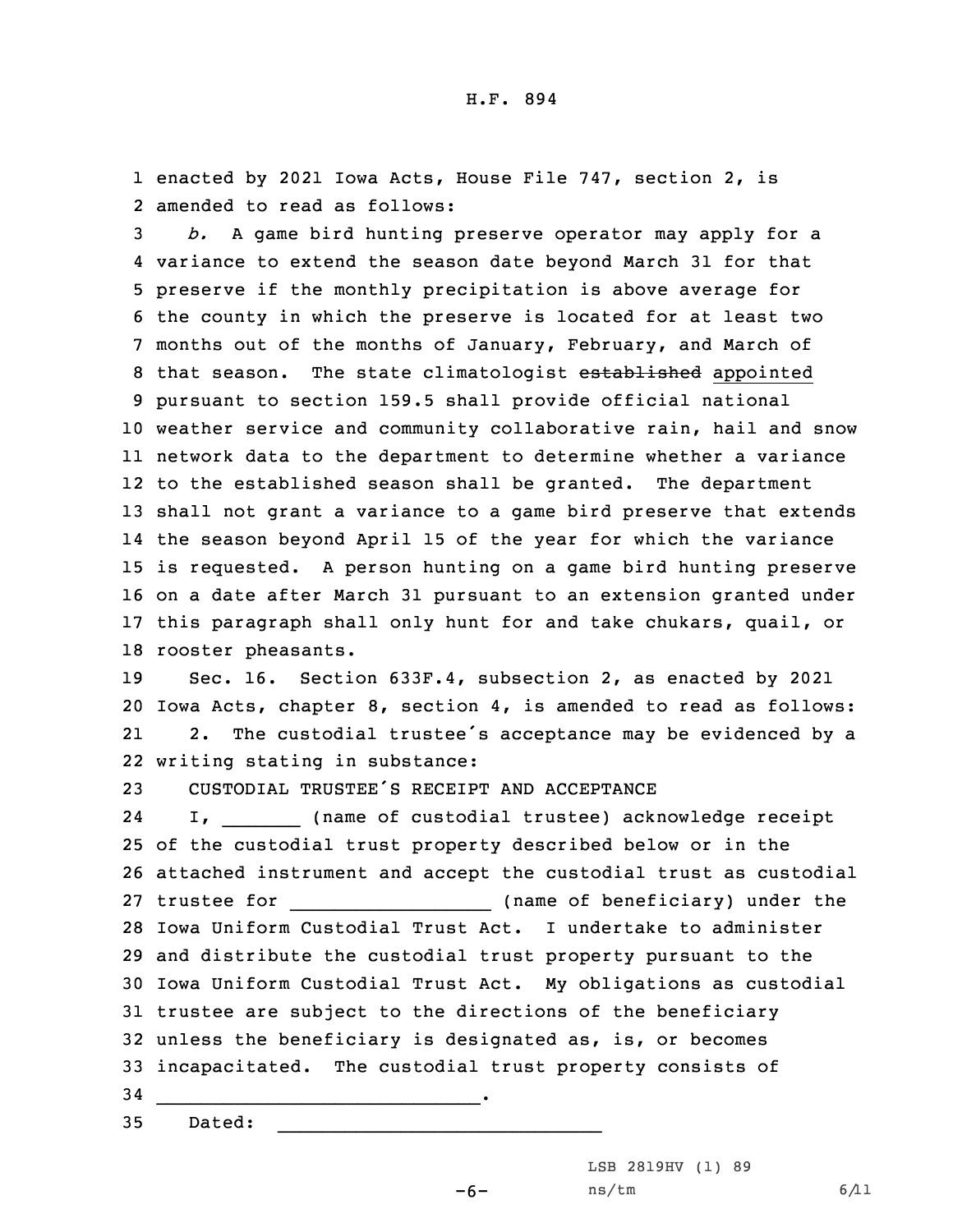1 (Signature of Custodial Trustee) 2 Signed:  $\_$  , and the set of the set of the set of the set of the set of the set of the set of the set of the set of the set of the set of the set of the set of the set of the set of the set of the set of the set of the set of th 3 (signature of custodial trustee) 4 Sec. 17. Section 633F.18, subsection 1, paragraph a, as 5 enacted by 2021 Iowa Acts, chapter 8, section 18, is amended 6 to read as follows: 7 *a.* The execution and either delivery to the custodial 8 trustee or recording of an instrument in substantially the 9 following form: 10 TRANSFER UNDER THE IOWA UNIFORM CUSTODIAL TRUST ACT 11 I, I, (name of transferor or name and representative 12 capacity if a fiduciary), transfer to \_\_\_\_\_\_\_\_\_\_\_\_ (name of 13 trustee other than transferor), as custodial trustee for 14 \_\_\_\_\_\_\_\_\_\_\_\_\_ (name of beneficiary) as beneficiary and \_\_\_\_\_\_\_\_\_\_\_\_\_\_\_\_\_\_\_\_\_\_ 15 (name of distributee) as distributee on termination of the 16 trust in absence of direction by the beneficiary under the Iowa 17 Uniform Custodial Trust Act, the following: 18 \_\_\_\_\_\_\_\_\_\_ (Insert <sup>a</sup> description of the custodial trust 19 property legally sufficient to identify and transfer each item 20 of property). 21 If If (name of trustee other than transferor) 22 declines to serve or ceases to serve as custodial trustee for 23 any reason, then I designate \_\_\_\_\_\_\_\_\_\_\_\_ (name of substitute 24 or successor custodial trustee) as substitute or successor 25 custodial trustee. 26 Dated:  $\overline{\phantom{a}}$  , where the contract of the contract of the contract of the contract of the contract of the contract of the contract of the contract of the contract of the contract of the contract of the contract of the contr 27 Signature:  $\frac{1}{2}$  , and the set of the set of the set of the set of the set of the set of the set of the set of the set of the set of the set of the set of the set of the set of the set of the set of the set of the set of the set 28 Sec. 18. Section 724.15, subsection 3, Code 2021, as amended 29 by 2021 Iowa Acts, chapter 35, section 2, is amended to read as 30 follows: 31 3. An issuing officer who finds that <sup>a</sup> person issued <sup>a</sup> 32 permit to acquire pistols or revolvers under this [chapter](https://www.legis.iowa.gov/docs/code/2021/724.pdf) 33 has been arrested for a disqualifying offense or who is <sup>34</sup> the subject of proceedings that could lead to the person's 35 ineligibility for such permit<sub> $\tau$ </sub> may immediately suspend such

-7-

LSB 2819HV (1) 89  $ns/tm$  7/11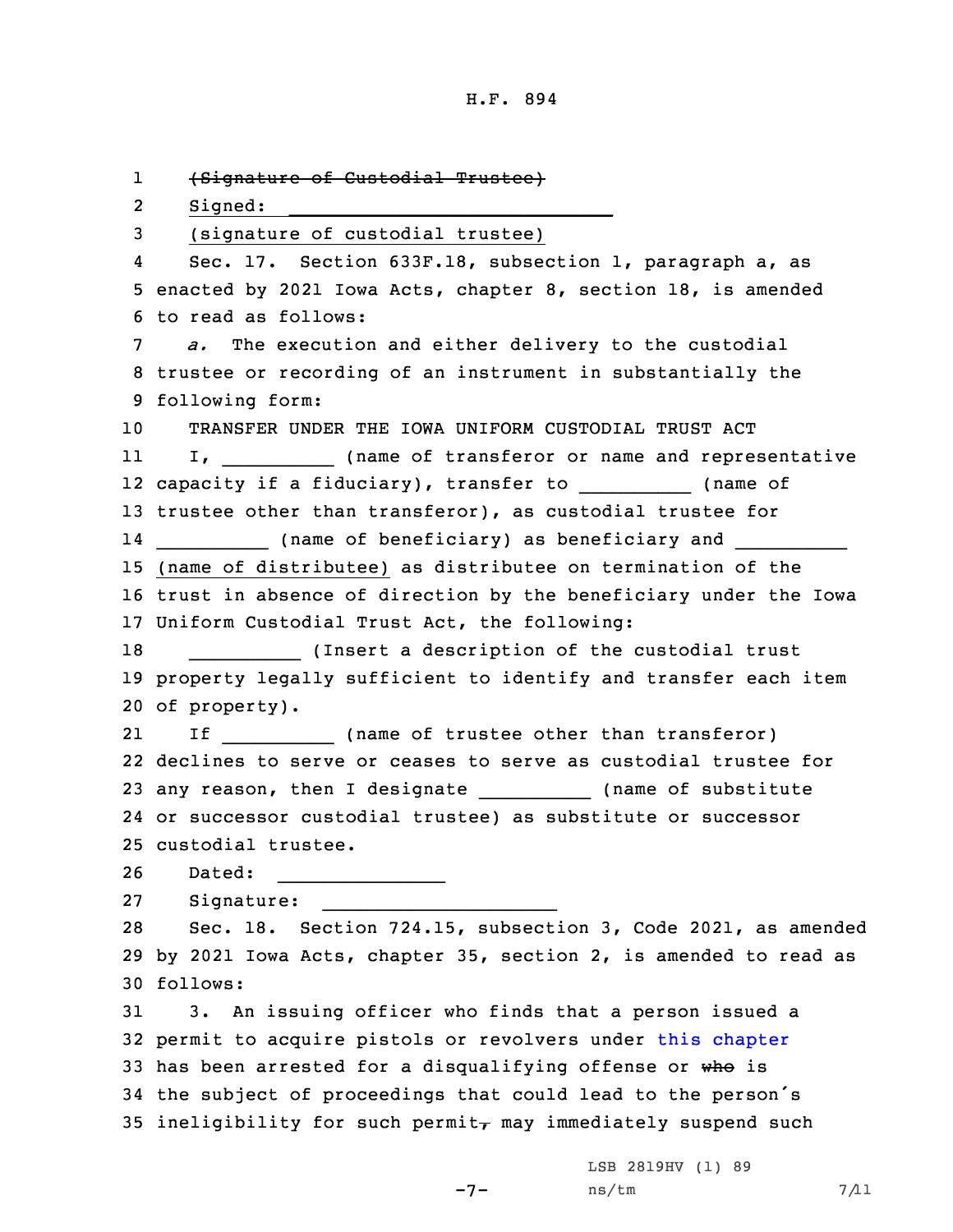permit. An issuing officer proceeding under this [subsection](https://www.legis.iowa.gov/docs/code/2021/724.15.pdf) shall immediately notify the permit holder of the suspension by personal service or certified mail on <sup>a</sup> form prescribed and published by the commissioner of public safety and the suspension shall become effective upon the permit holder's receipt of such notice. If the suspension is based on an arrest or <sup>a</sup> proceeding that does not result in <sup>a</sup> disqualifying conviction or finding against the permit holder, the issuing officer shall immediately reinstate the permit upon receipt of proof of the matter's final disposition. If the arrest leads to <sup>a</sup> disqualifying conviction or the proceedings to <sup>a</sup> disqualifying finding, the issuing officer shall revoke the permit. The issuing officer may also revoke the permit of <sup>a</sup> person whom the issuing officer later finds was not qualified for such <sup>a</sup> permit at the time of issuance or whom the officer finds provided materially false information on the permit application. <sup>A</sup> person aggrieved by <sup>a</sup> suspension or revocation 18 under this [subsection](https://www.legis.iowa.gov/docs/code/2021/724.15.pdf) may seek review of the decision pursuant to section [724.21A](https://www.legis.iowa.gov/docs/code/2021/724.21A.pdf).

20 Sec. 19. Section 915.52, subsection 4A, if enacted by 2021 21 Iowa Acts, House File 426, section 5, is amended to read as 22 follows:

 NEW SUBSECTION. 4A. An office, agency, or department may satisfy <sup>a</sup> notification obligation to registered victims required by this subchapter through participation in the kit tracking system established pursuant to section 915.53 to the extent information is available for dissemination through the 28 kit tracking system. This section subsection shall not relieve <sup>a</sup> notification obligation under this subchapter due to the unavailability of information for dissemination through the kit tracking system.

32 Sec. 20. Section 915.53, subsection 7, if enacted by 2021 33 Iowa Acts, House File 426, section 6, is amended to read as 34 follows:

 $-8-$ 

35 7. An office, agency, or department may satisfy <sup>a</sup>

LSB 2819HV (1) 89  $ns/tm$  8/11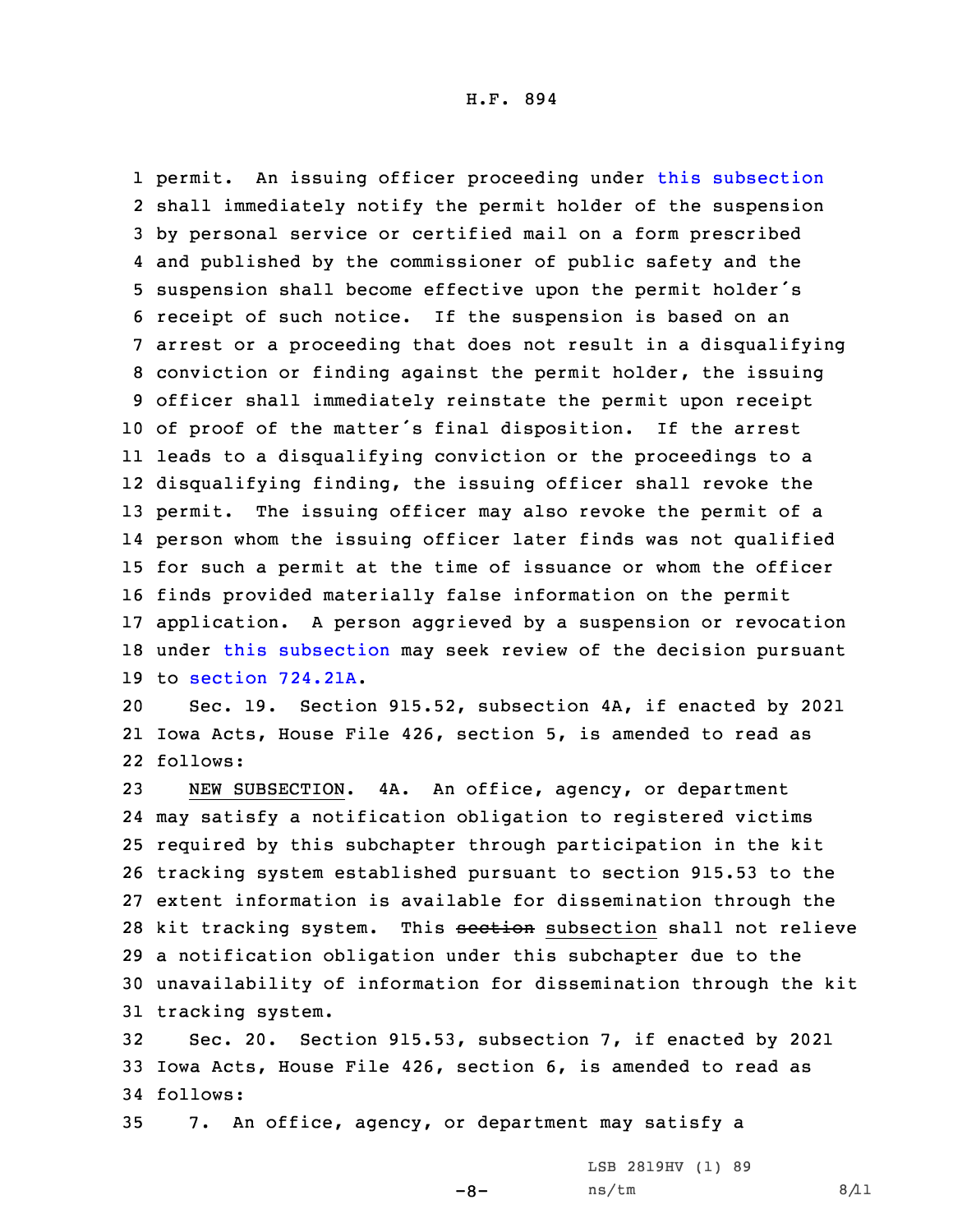notification obligation to <sup>a</sup> victim as required by section 915.52 through participation in the kit tracking system to the extent information is available for dissemination through the 4 kit tracking system. This <del>section</del> subsection shall not relieve <sup>a</sup> notification obligation under this subchapter due to the unavailability of information for dissemination through the kit tracking system.

8 Sec. 21. 2021 Iowa Acts, chapter 12, section 74, subsection 9 3, is amended to read as follows:

10 3. The [section](https://www.legis.iowa.gov/docs/code/2021/45.1.pdf) sections of this Act amending section 45.1. 11 Sec. 22. 2021 Iowa Acts, House File 848, section 4, is 12 amended to read as follows:

13 SEC. 4. EMERGENCY RULES. The office of the chief information officer may adopt emergency rules under section 17A.4, subsection 3, and section 17A.5, subsection 2, paragraph "b", to implement the provisions of this Act and the rules shall be effective immediately upon filing unless <sup>a</sup> later date is specified in the rules, unless the effective date of the rules is delayed or the applicability of the rules is suspended by the administrative rules review committee. Any rules adopted in accordance with this section shall not take effect before the rules are reviewed by the administrative rules review committee. The delay authority provided to the 24 administrative rules review committee under section 17A.4, 25 subsection 7, and section 17A.8, subsection subsections 9 and 10, shall be applicable to <sup>a</sup> delay imposed under this section, 27 notwithstanding a provision in those sections subsections making them inapplicable to section 17A.5, subsection 2, paragraph "b". Any rules adopted in accordance with the provisions of this section shall also be published as <sup>a</sup> notice of intended action as provided in section 17A.4. Sec. 23. EFFECTIVE DATE. The following, being deemed of immediate importance, take effect upon enactment: 1. The section of this division of this Act amending section

<sup>35</sup> 49.73, subsection 2, paragraph "b".

LSB 2819HV (1) 89

 $-9-$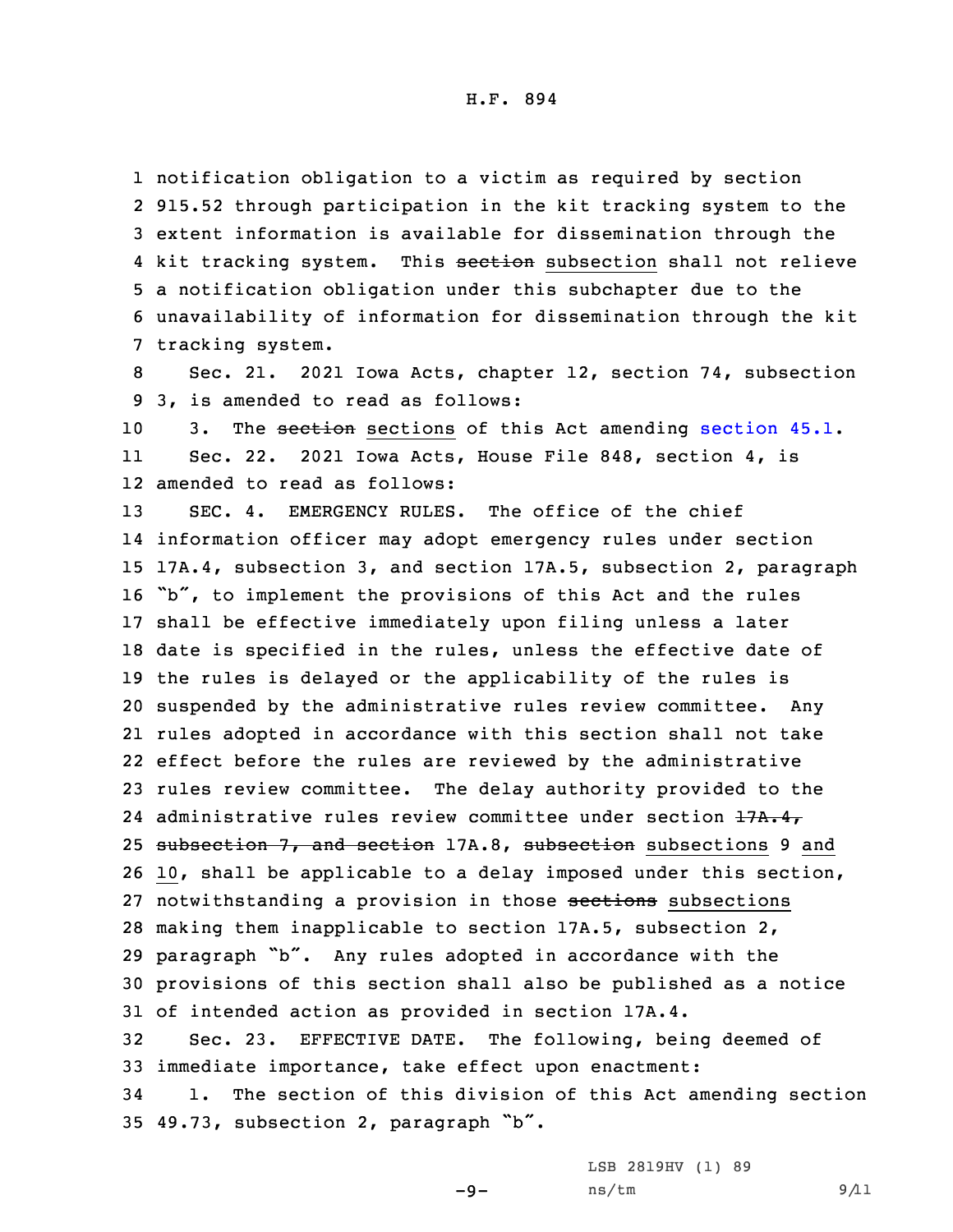1 2. The section of this division of this Act amending section 257.16C, subsection 3, paragraph "d", subparagraph (4), subparagraph division (a). 4 3. The section of this division of this Act amending section 425.16, subsection 1. 4. The section of this division of this Act amending section 7 425.18. 5. The section of this division of this Act amending section 425.40, subsection 1. 6. The section of this division of this Act amending 2021 Iowa Acts, chapter 12, section 74, subsection 3. 12 7. The section of this division of this Act amending 2021 Iowa Acts, House File 848, section 4. 14 Sec. 24. RETROACTIVE APPLICABILITY. The following apply retroactively to March 8, 2021: 1. The section of this division of this Act amending section 49.73, subsection 2, paragraph "b". 2. The section of this division of this Act amending 2021 Iowa Acts, chapter 12, section 74, subsection 3. Sec. 25. RETROACTIVE APPLICABILITY. The following applies retroactively to February 23, 2021: 22 The section of this division of this Act amending section 257.16C, subsection 3, paragraph "d", subparagraph (4), subparagraph division (a). Sec. 26. RETROACTIVE APPLICABILITY. The following apply retroactively to April 12, 2021: 1. The section of this division of this Act amending section 425.16, subsection 1. 2. The section of this division of this Act amending section 30 425.18. 3. The section of this division of this Act amending section 425.40, subsection 1. Sec. 27. RETROACTIVE APPLICABILITY. The following applies retroactively April 28, 2021: The section of this division of this Act amending 2021 Iowa

LSB 2819HV (1) 89

 $-10-$